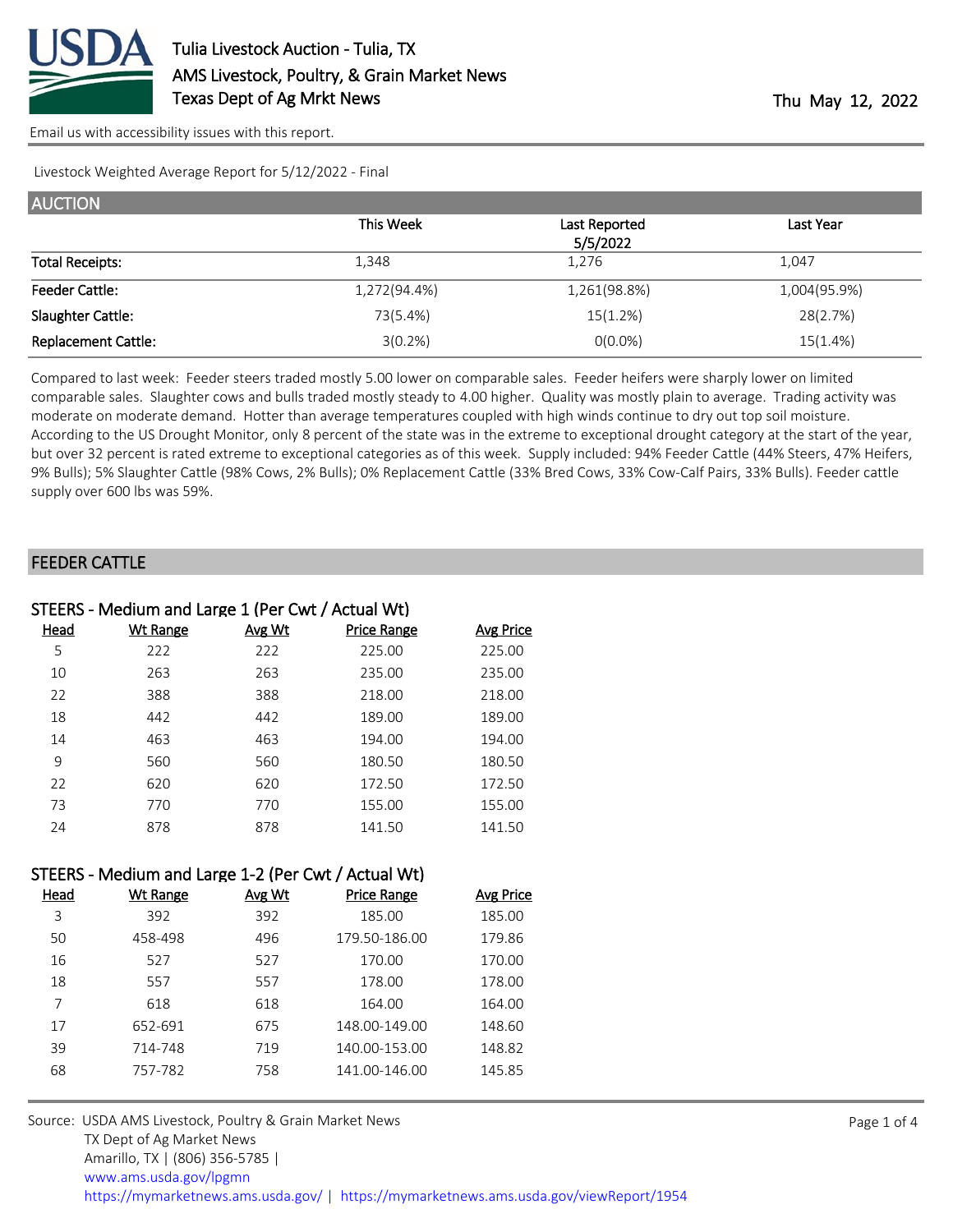

| 808-832 | 821 | 140.00-145.50 | 142.46 |
|---------|-----|---------------|--------|
| 927     | 927 | 137.00        | 137.00 |

|      | STEERS - Medium and Large 2 (Per Cwt / Actual Wt) |        |                    |           |
|------|---------------------------------------------------|--------|--------------------|-----------|
| Head | Wt Range                                          | Avg Wt | <b>Price Range</b> | Avg Price |
| 6    | 493                                               | 493    | 147.00             | 147.00    |
| २    | 518                                               | 518    | 148.00             | 148.00    |
|      | 633                                               | 633    | 130.00             | 130.00    |
|      | 816                                               | 816    | 125.00             | 125.00    |

|      | HEIFERS - Medium and Large 1 (Per Cwt / Actual Wt) |               |                    |                  |
|------|----------------------------------------------------|---------------|--------------------|------------------|
| Head | <b>Wt Range</b>                                    | <b>Avg Wt</b> | <b>Price Range</b> | <b>Avg Price</b> |
|      | 312                                                | 312           | 174.00             | 174.00           |
| 16   | 358                                                | 358           | 177.00             | 177.00           |
| 22   | 438                                                | 438           | 150.00             | 150.00           |
| 35   | 587                                                | 587           | 148.00             | 148.00           |
| 19   | 771                                                | 771           | 132.50             | 132.50           |
| 13   | 827                                                | 827           | 125.00             | 125.00           |
| 17   | 928                                                | 928           | 119.00             | 119.00           |

## HEIFERS - Medium and Large 1-2 (Per Cwt / Actual Wt)

| Head | Wt Range | <b>Avg Wt</b> | <b>Price Range</b> | <b>Avg Price</b> |              |
|------|----------|---------------|--------------------|------------------|--------------|
| 4    | 340      | 340           | 162.00             | 162.00           |              |
| 4    | 491      | 491           | 152.00             | 152.00           |              |
| 59   | 501-548  | 511           | 146.00-157.00      | 153.07           |              |
| 19   | 516      | 516           | 139.50             | 139.50           | Fleshy       |
| 15   | 604-633  | 623           | 130.00-139.00      | 133.68           |              |
| 7    | 692      | 692           | 133.00             | 133.00           |              |
| 9    | 707      | 707           | 134.00             | 134.00           |              |
| 148  | 734      | 734           | 143.25             | 143.25           | Thin Fleshed |
| 29   | 763-788  | 776           | 115.00             | 115.00           |              |
| 5    | 823      | 823           | 120.00             | 120.00           |              |

## HEIFERS - Medium and Large 2 (Per Cwt / Actual Wt)

| Head | Wt Range | Avg Wt | <b>Price Range</b> | <b>Avg Price</b> |
|------|----------|--------|--------------------|------------------|
| 3    | 392      | 392    | 135.00             | 135.00           |
|      | 407      | 407    | 129.00             | 129.00           |
|      | 468-498  | 477    | 136.00-144.00      | 138.39           |
| 21   | 603-606  | 606    | 125.00-129.00      | 125.38           |
| 12   | 722-748  | 731    | 124.00-130.00      | 127.74           |
| 13   | 765      | 765    | 114.00             | 114.00           |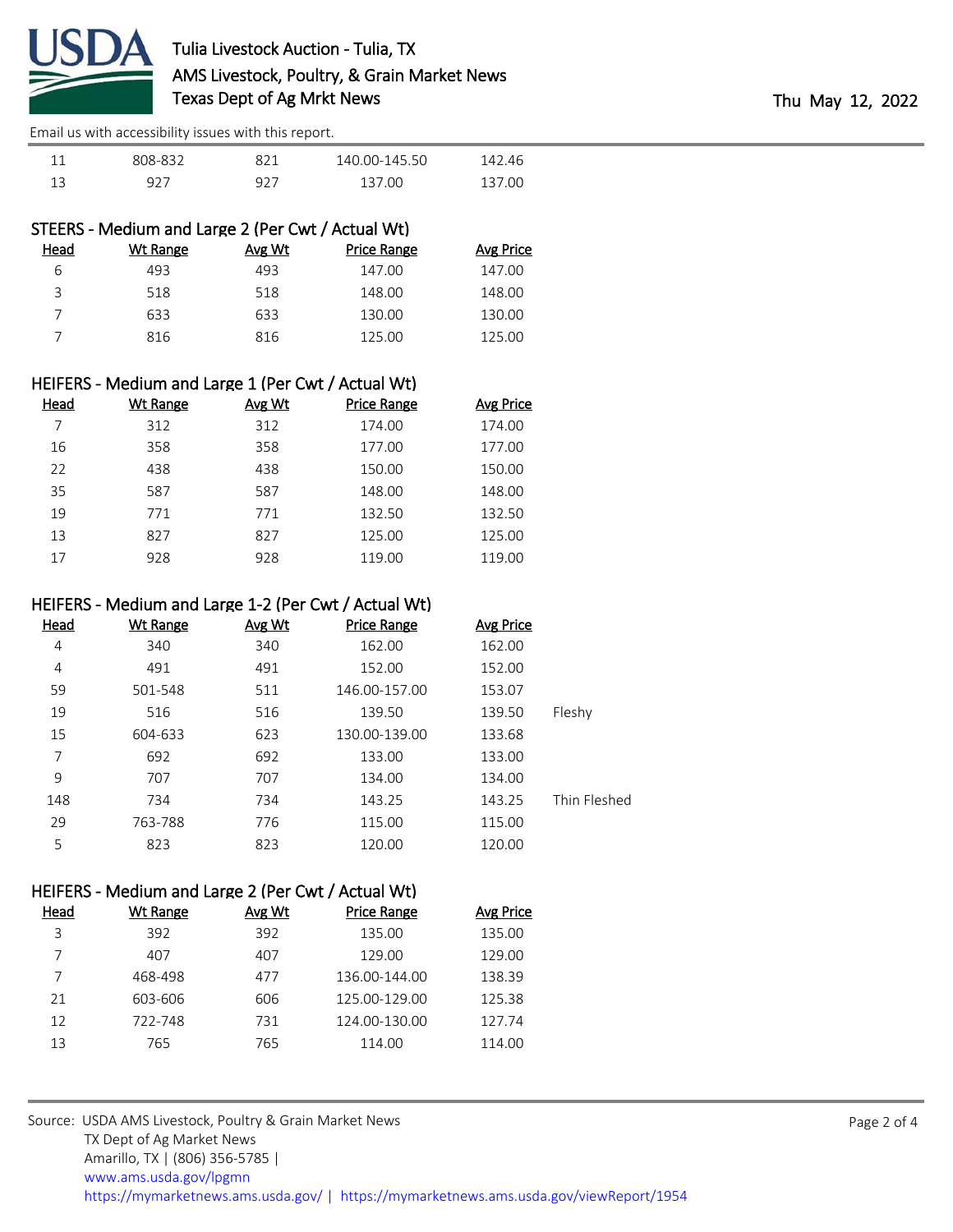

|      | BULLS - Medium and Large 1 (Per Cwt / Actual Wt) |        |                    |                  |
|------|--------------------------------------------------|--------|--------------------|------------------|
| Head | Wt Range                                         | Avg Wt | <b>Price Range</b> | <b>Avg Price</b> |
| 9    | 434                                              | 434    | 170.00             | 170.00           |
| 9    | 472                                              | 472    | 175.00             | 175.00           |
| 21   | 541-542                                          | 542    | 160.50-161.00      | 160.60           |
| 5    | 655                                              | 655    | 159.00             | 159.00           |
| 12   | 707-745                                          | 718    | 125.00-136.00      | 129.01           |
| 18   | 843                                              | 843    | 133.00             | 133.00           |
|      |                                                  |        |                    |                  |

|      | BULLS - Medium and Large 1-2 (Per Cwt / Actual Wt) |        |                    |           |
|------|----------------------------------------------------|--------|--------------------|-----------|
| Head | Wt Range                                           | Avg Wt | <b>Price Range</b> | Avg Price |
|      | 383                                                | 383    | 167.00             | 167.00    |
| 14   | 526                                                | 526    | 150.00             | 150.00    |
|      | 571                                                | 571    | 143.50             | 143.50    |
|      | $C1$ and $C1$ if $C2$ and $C3$ if $C4$ if $C5$     |        |                    |           |

## SLAUGHTER CATTLE

| Head        | Wt Range                          | <b>Avg Wt</b>                                                                 | <b>Price Range</b> | <b>Avg Price</b>   | <b>Dressing</b>  |
|-------------|-----------------------------------|-------------------------------------------------------------------------------|--------------------|--------------------|------------------|
| 34          | 1400-1731                         | 1645                                                                          | 75.00-80.50        | 78.52              | Average          |
|             |                                   | COWS - Boner 80-85% (Per Cwt / Actual Wt)                                     |                    |                    |                  |
| <b>Head</b> | <b>Wt Range</b>                   | Avg Wt                                                                        | <b>Price Range</b> | <b>Avg Price</b>   | <b>Dressing</b>  |
| 6           | 1200-1400                         | 1297                                                                          | 72.50-75.00        | 74.13              | Average          |
|             |                                   | COWS - Lean 85-90% (Per Cwt / Actual Wt)                                      |                    |                    |                  |
| Head        | <b>Wt Range</b>                   | Avg Wt                                                                        | <b>Price Range</b> | <b>Avg Price</b>   | <b>Dressing</b>  |
| $\mathbf 1$ | 1050                              | 1050                                                                          | 65.00              | 65.00              | Average          |
| 1           | 1050                              | 1050                                                                          | 50.00              | 50.00              | Low              |
|             | BULLS - 1-2 (Per Cwt / Actual Wt) |                                                                               |                    |                    |                  |
| <u>Head</u> | <b>Wt Range</b>                   | Avg Wt                                                                        | <b>Price Range</b> | <b>Avg Price</b>   | Dressing         |
| $\mathbf 1$ | 2180                              | 2180                                                                          | 99.00              | 99.00              | High             |
|             | <b>REPLACEMENT CATTLE</b>         |                                                                               |                    |                    |                  |
|             |                                   | BRED COWS - Medium and Large 2 (Per Head / Actual Wt)                         |                    |                    |                  |
| <b>Age</b>  | <u>Head</u><br><b>Stage</b>       | <b>Wt Range</b>                                                               | Avg Wt             | <b>Price Range</b> | <b>Avg Price</b> |
| $5 - 8$     | T <sub>2</sub><br>$\mathbf{1}$    | 1050                                                                          | 1050               | 700.00             | 700.00           |
|             |                                   | COW-CALF PAIRS - Medium and Large 1 w/ <150 lbs calf (Per Family / Actual Wt) |                    |                    |                  |
| <u>Age</u>  | <b>Stage</b><br><u>Head</u>       | <b>Wt Range</b>                                                               | Avg Wt             | <b>Price Range</b> | <b>Avg Price</b> |
| $5 - 8$     | $\mathbf{1}$<br>$\circ$           | 1050                                                                          | 1050               | 900.00             | 900.00           |
|             |                                   |                                                                               |                    |                    |                  |